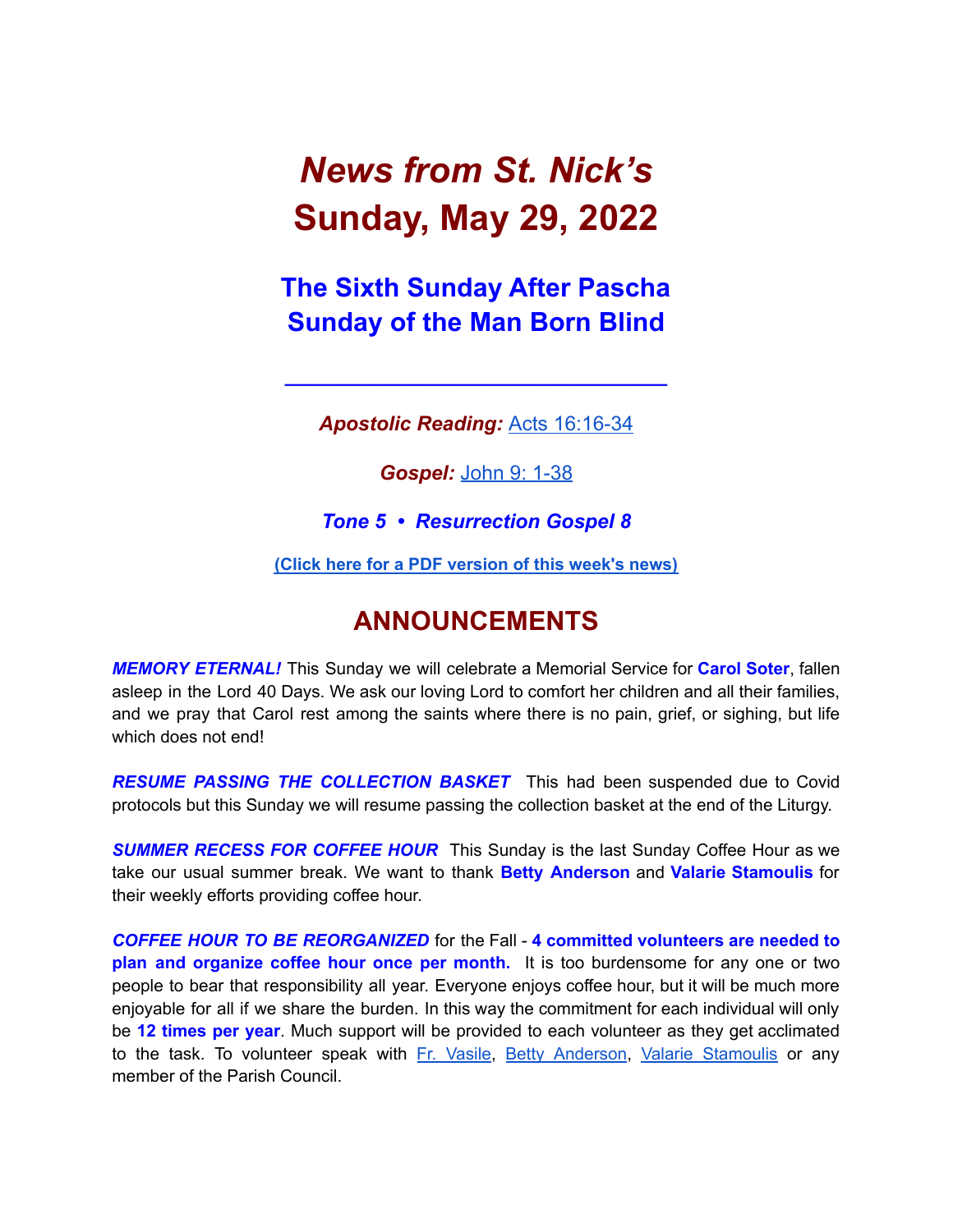**LAST CALL FOR GRADUATES!** It's the season when we want to recognize the graduates from among our Church family. If you or someone you know will be graduating, please [email](mailto:tjrucho@gmail.com) us the following information so they may be included:

- Full name of graduate
- Parents' names
- Where they are graduating from
- Note any honors or distinctions
- Future educational or career plans

**PROJECT MEXICO:** This summer, James [Stamoulis](mailto: jamesstamoulis@icloud.com) will participate in the **Project [Mexico](https://www.projectmexico.org/)** ministry and asks for your support. Since 1988, Project Mexico has been building safe, secure and weather-tight homes for impoverished families across Northern Mexico. "I will be working just outside of Tijuana constructing homes for these families over the course of four days. These homes are built entirely with volunteer labor and once complete, they are provided so that these families can build a brighter future for themselves and their children. *I would truly appreciate any donation toward this trip!* Every little bit counts. Thank you so much for your support!".

*UKRAINIAN RELIEF:* The **Saint Paraskeva Orthodox Charity** in partnership with our Metropolia is working with the Archdiocese of Suceava and Rădăuți to support Ukrainian war refugees in transit or intending to stay in Romania. This region of Romania is one of the major entry points for persons fleeing the invasion of Ukraine. Funds collected will assist the monasteries and parishes in the diocese that have set up more than 500 fully equipped shelters. If you would like to learn more about this effort and contribute, please click here for the [website](https://www.spcharity.org/) of Saint [Parascheva](https://www.spcharity.org/) Charity or go to their [Facebook](https://www.facebook.com/donate/263166699318376/4935598499809637/) page.

*OUR ON-LINE GIVING SYSTEM HAS BEEN UPGRADED!* Please check it out by [clicking](https://giving.parishsoft.com/app/giving/stnicks) [here,](https://giving.parishsoft.com/app/giving/stnicks) or by using the [ON-LINE](http://www.stnicholaschurch.org) link on the left menu of our parish homepage. You may use this option to submit one-time or recurring payments.

### **SCHEDULE OF SERVICES**

*MEMORIAL DAY* On Memorial Day, **Monday, May 30**, Fr. Vasile will be available to bless individual grave sites at **Hope Cemetery** from **10:00 am until noon**, at which time there will be a memorial service at the altar in the Orthodox Section. *Please bring an updated list of the deceased that you would like to be remembered.* If you wish to schedule a time to meet him, or to visit a different cemetery on another day, please contact Fr. [Vasile.](mailto:fr.vasileaileni@gmail.com)

*THE ASCENSION OF OUR LORD* On **Thursday, June 2** there will be Matins at 9 am, and Divine Liturgy at 10 am to celebrate the Feast.

*SATURDAY OF THE SOULS BEFORE PENTECOST* On Saturday, June 11 there will be Matins at 9 am, and Divine Liturgy at 10 am to remember all those who have fallen asleep in the Lord. **If you would like to make the Koliva** (wheat) for that service please contact Fr. [Vasile.](mailto:fr.vasileaileni@gmail.com) *Please bring an updated list of the deceased that you would like to be remembered.*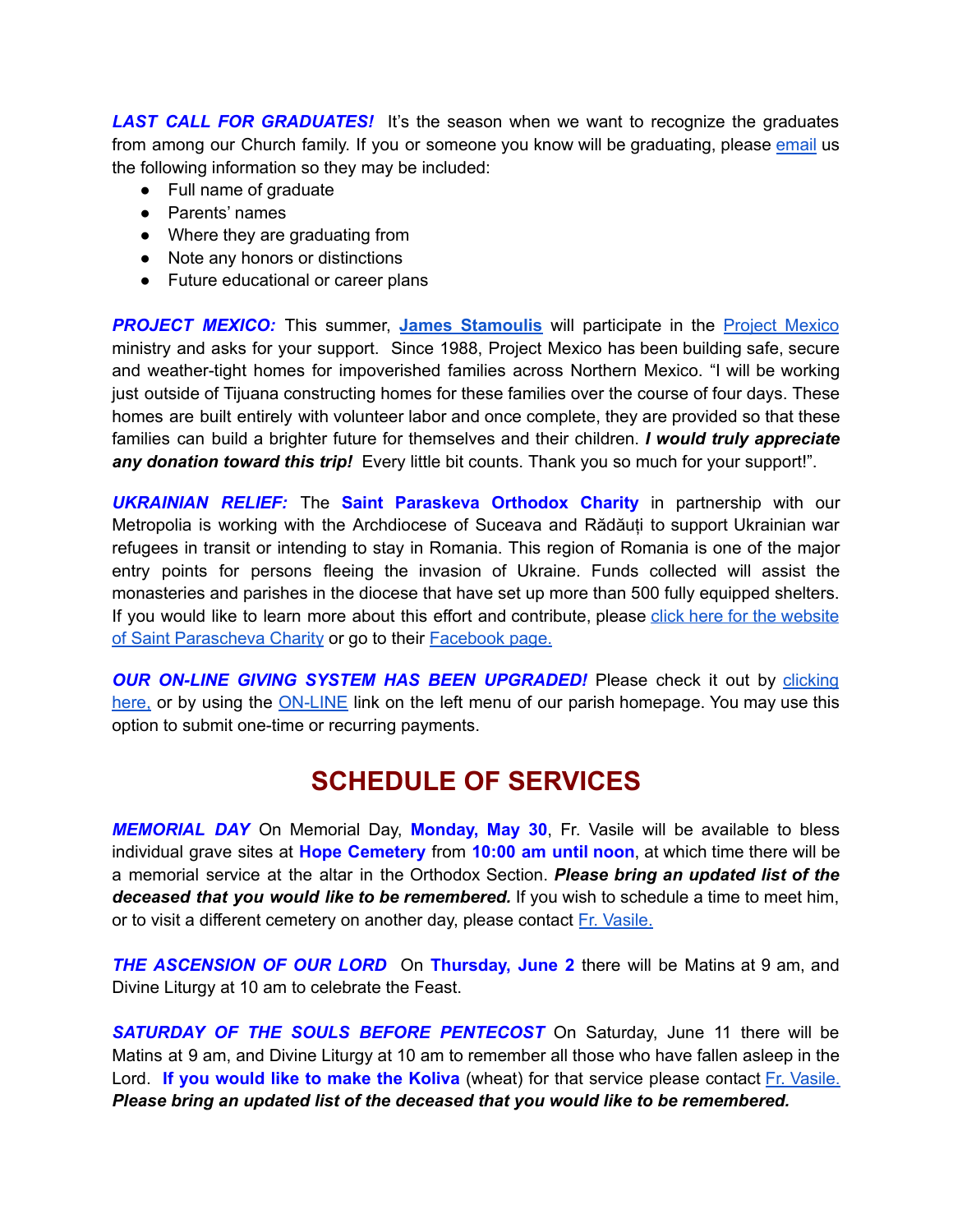Here is the full **Liturgical Schedule** for June:

| Day           | <b>Date</b> | <b>Time</b> | Service Type                                                                 |
|---------------|-------------|-------------|------------------------------------------------------------------------------|
| Luna lunie    |             |             |                                                                              |
| Sunday        | 29-May      |             | $9:00$ Matins                                                                |
|               |             |             | 10:00 6th Sunday after Pascha. Sunday of the Blind Man                       |
| Monday        | 30-May      |             | 10:00 Blessing the graves.                                                   |
|               |             |             | 12:00 Memorial Service at the Altar Hope on Memorial Day - Hope<br>Cemetery. |
| Thursday      | 2-Jun       |             | $9:00$ Matins                                                                |
|               |             |             | 10:00 (†) Divine Liturgy. Holy Ascension                                     |
| Sunday        | 5-Jun       |             | $9:00$ Matins                                                                |
|               |             |             | 10:00 7th Sunday after Pascha. Fathers of the 1st Council                    |
| Saturday      | $11 - Jun$  |             | $9:00$ Matins                                                                |
|               |             |             | 10:00 Divine Liturgy. Saturday of the Souls folowed by Memorial Service.     |
| <b>Sunday</b> | 12-Jun      |             | $9:00$ Matins                                                                |
|               |             |             | 10:00 (†) 8th Sunday after Pascha. Holy Pentecost.                           |
| <b>Monday</b> | 13-Jun      |             | 9:00 Matins or Acatist                                                       |
|               |             |             | 10:00 (†) Divine Liturgy. Monday of the Holy Spirit.                         |
| Sunday        | 19-Jun      |             | $9:00$ Matins                                                                |
|               |             |             | 10:00 1st Sunday after Pentecost. The Sunday of All Saints.                  |
| <b>Monday</b> | 20-June     |             | The beginning of the Lent for St. Peter and Paul.                            |
| Friday        | 24-Jun      |             | 9:00 Matins or Acatist                                                       |
|               |             |             | 10:00 (†) Divine Liturgy. Nativity of the Forerunner John the Baptist        |
| Sunday        | 26-Jun      |             | $9:00$ Matins                                                                |
|               |             |             | 10:00 Sunday 2 after Pentecost. Regional All Saints.                         |
| Wednesd       | 29-Jun      |             | 9:00 Matins or Acatist                                                       |
| ay            |             |             | 10:00 (†) Divine Liturgy. Peter and Paul, the Holy Apostles                  |

## **CHURCH & FACILITY NEEDS**

This is a new addition to the bulletin where we will list **ongoing needs for the Church as well as special needs that may arise.** Any and every offering is most appreciated. If you have any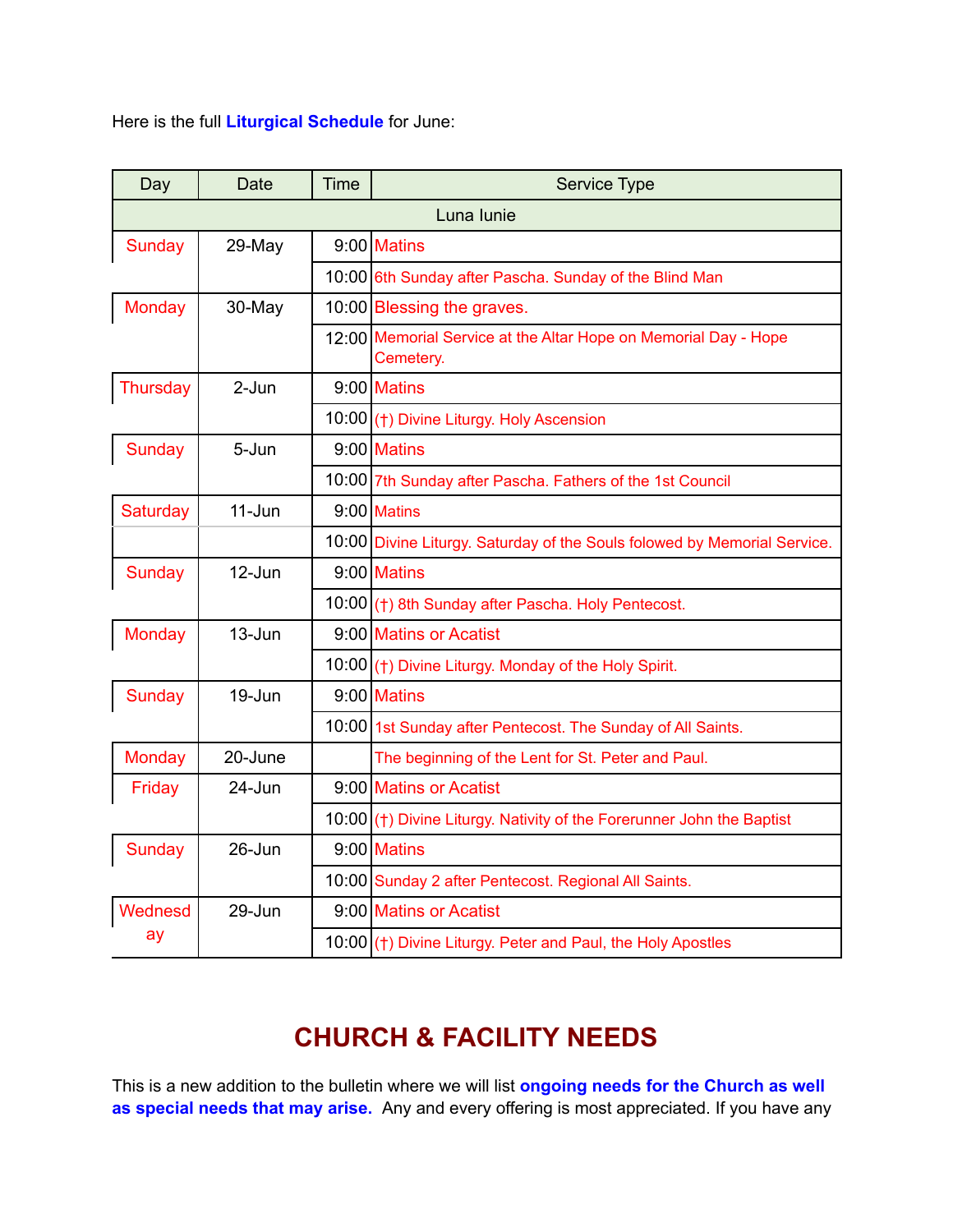questions, or would like to donate for or towards one of these items, please speak with [Fr.](mailto:fr.vasileaileni@gmail.com) [Vasile](mailto:fr.vasileaileni@gmail.com), any member of the Parish Council or use the [online](https://giving.parishsoft.com/app/giving/stnicks) giving site.

#### *"Each one must give as he has decided in his heart, not reluctantly or under compulsion, for God loves a cheerful giver." (Corinthians 9:7)*

#### **OFFERING**

**\$25** - Box of Three Kings Charcoal (100 pieces) **\$50** - 2 Beeswax Candles for the Holy Altar **\$60** - 14 oz. box of natural Incense from the Boswellia Project in Ethiopia **\$180 (\$15. ea)** - Case of Mavrodaphne Wine for Holy Communion (12 bottles) **\$250** - Preschool height folding table for Sunday School **\$1,000** - Replacement of 5 Icon Banners behind the Altar **\$1,100** - Upgrade of amplification system and microphones **\$8,000** - Crack repair, sealcoating & line striping of driveway

### **COMMUNITY NEWS**

*ALL THINGS ORTHODOX* is a weekly show hosted by Fr. Christopher Stamas of St. Spyridon Cathedral. Fr. Chris interviews people active in the life of the Church on questions of faith and action. It is aired on the **Worcester Cable channel 194** on **Mondays** at 7 pm, **Saturdays** at 8 pm and **Sundays** at 9 pm. Also look for it on the Cable website: wccatv.com, or the **Worcester TV** Roku app.

*ORDER FREE COVID TESTS:* Every home in the U.S. is eligible to order a 3rd round of free at-home covid-19 test kits offered by the Federal Government. To do so, simply complete this [online](https://www.covid.gov/tests) form.

### **ORTHODOX FOOD CENTER**

**Saturday, June 4** from **9 am prompt until about 12 noon** is our parish's responsibility to staff the Orthodox Food Center. In recent years our crew of volunteers has dwindled, and we really need new people to commit themselves to this ministry of our Church. For more information, contact Nicole [Apostola](mailto:nicole.apostola@gmail.com) and view the [descriptive](https://docs.google.com/document/d/1a9XcmpPsPN1nCSq0u1Olq-IZViu0OQRBRDu0lVlCCFE/edit) guide. *Fr. Vasile will be there on June 4th, and hopes that some of you might join him in that effort!*

### **NOTES FROM HOLY TRINITY**

*LOBBY CEILING RENOVATION* - Our lobby's ceiling has been replaced as we continue our efforts to improve building maintenance.

*COVID 19 REHABILITATION UNIT* - In coordination with our medical director, we have a dedicated team of registered nurses and patient care technicians who are caring for 3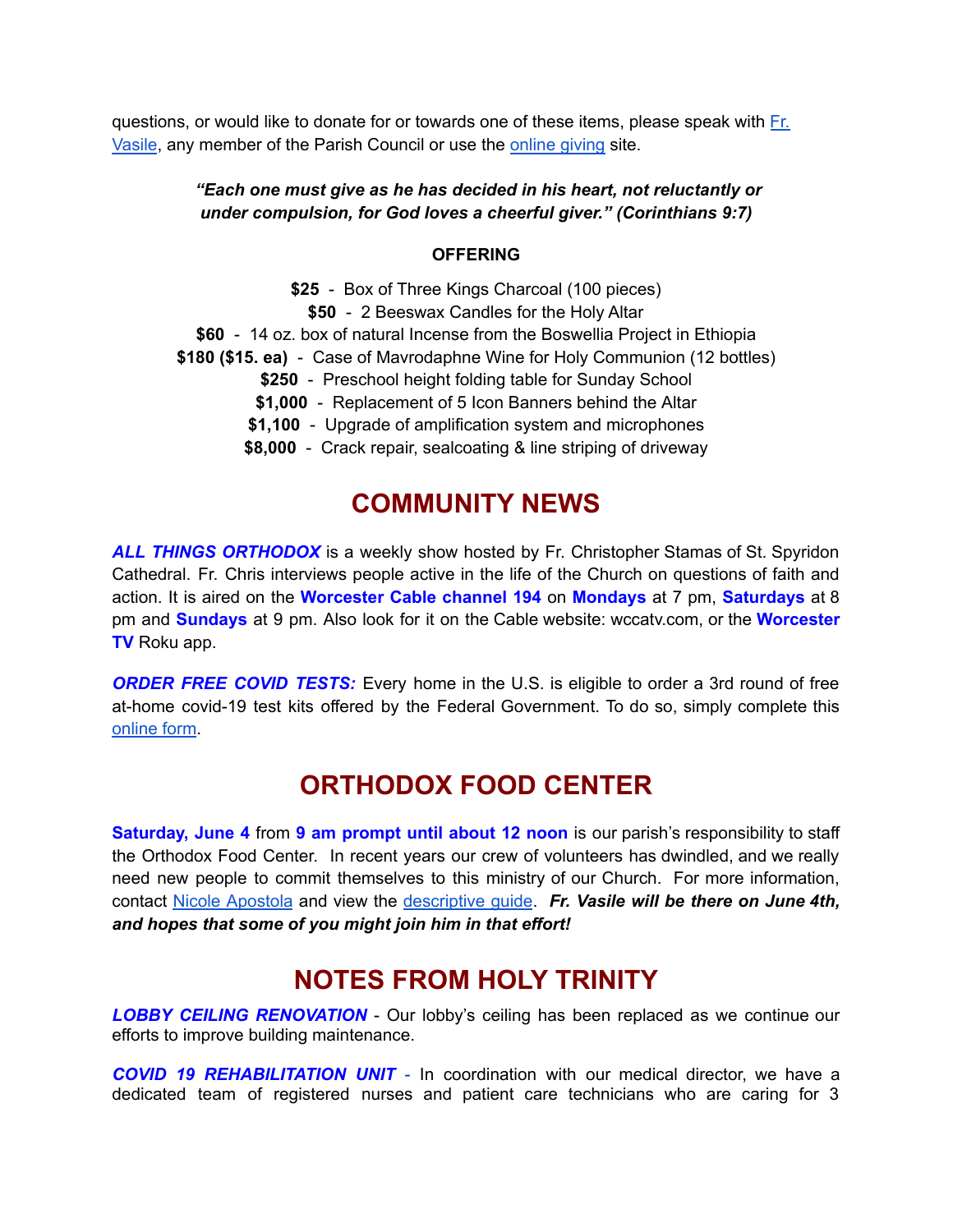short-term Covid patients. There is one Covid-positive positive staff member who is quarantined at home. We remain vigilant in all cleaning and safety procedures.

*VACATION HELP FOR CAREGIVERS* - Now is the time to start planning for short-term relief for primary caregivers traveling for a vacation. Holy Trinity can schedule several days or weeks of care for your loved one. For more information, email info@holytrinityrehab.org.

*WE NEED YOUR EMAIL* - It is our objective to send out our monthly newsletter by email to reduce our cost of printing. If you would like to receive the newsletter hot-off-the-press, please forward your email to [dmillhofer@holytrinityrehab.org.](mailto:dmillhofer@holytrinityrehab.org)

*DIVINE LITURGY* - The Divine Liturgy is celebrated each Wednesday morning at 9:30 am for our residents. We welcome volunteers and visitors who would like to attend.

*STAY CONNECTED* - Please follow us on social media:

- <https://www.facebook.com/HolyTrinityNursingandRehabilitationCenter/>
- <https://www.instagram.com/holytrinityrehab/>

*JOB OPENINGS* - We invite you to be part of a team where you are encouraged to see the value in every person and build connections. To join our award-winning team and advance your career, for a full listing and detailed job descriptions of our openings, visit: <https://www.holytrinityrehab.org/employment/>

*NEWSLETTER* - Here is the link to the May [Newsletter.](https://www.holytrinityrehab.org/wp-content/uploads/sites/356/2022/04/newsletter-may2022.pdf)

### **ORTHODOX LINKS**

Romanian Orthodox [Metropolia](http://www.mitropolia.us/index.php/en/) of the Americas

Assembly of [Canonical](http://www.assemblyofbishops.org/) Orthodox Bishops of North and Central America (Assembly of Bishops)

[International](http://www.iocc.org/) Orthodox Christian Charities (IOCC)

[Orthodox](http://www.ocmc.org/) Christian Mission Center (OCMC)

[Orthodox](http://www.myocn.net/) Christian Radio Network (OCN)

Council of Eastern Orthodox [Churches](http://www.ceoc.us/) of Central Mass. (CEOC)

### **DATES TO REMEMBER**

Mon, May 30 Memorial Day at Hope Cemetery - 10 am-noon Thurs, June 2 The Lord's Ascension, Matins 9 am / Liturgy 10 am Sat, June 4 Staff Orthodox Food Center Sat, June 11 Saturday of the Souls, Matins 9 am / Liturgy 10 am Sun, June 12 Pentecost